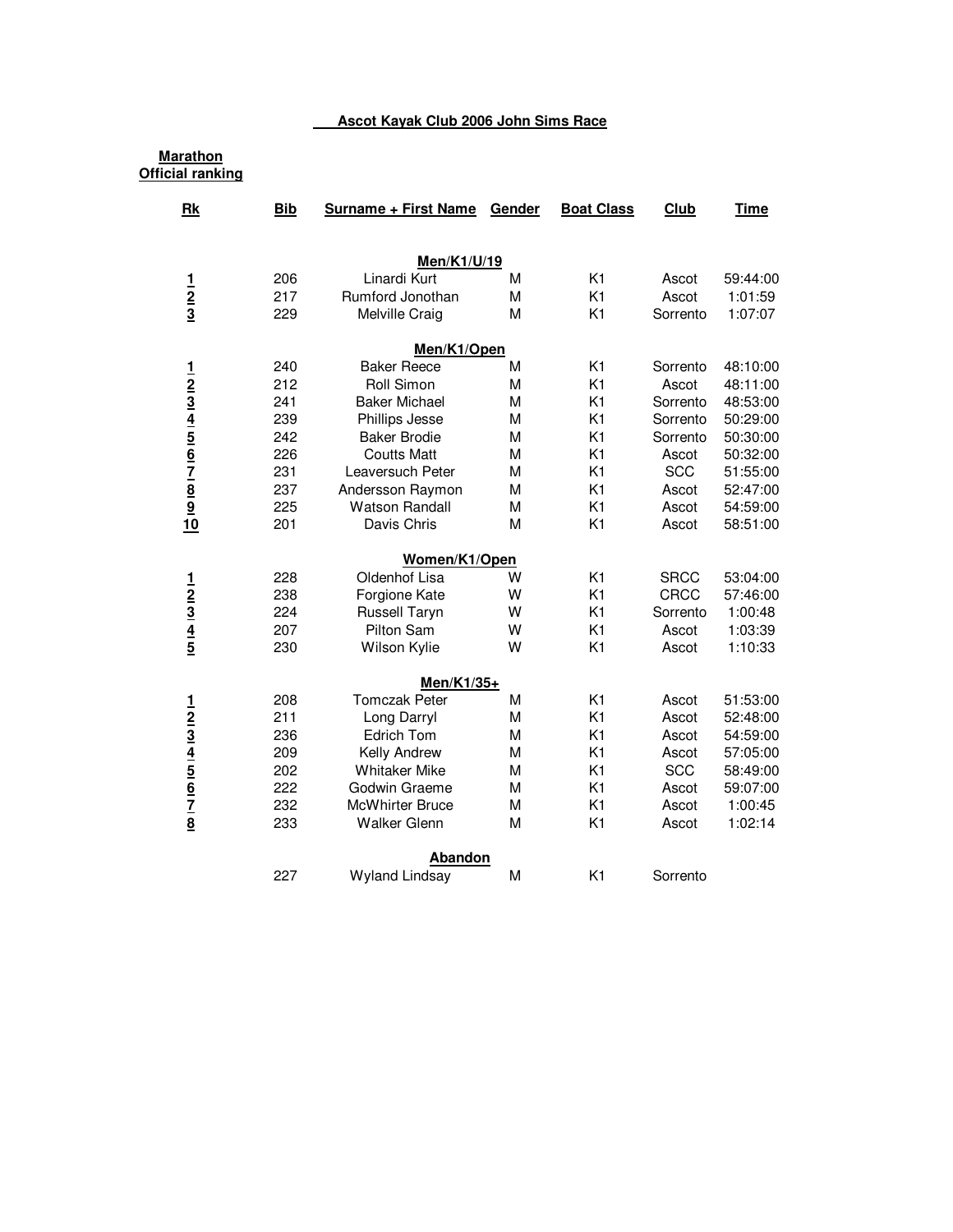|                                                                                     |     | Women/K1/35+                    |   |                      |          |          |
|-------------------------------------------------------------------------------------|-----|---------------------------------|---|----------------------|----------|----------|
| $\overline{1}$                                                                      | 216 | Howlett Julie                   | w | K <sub>1</sub>       | Ascot    | 1:12:47  |
|                                                                                     |     | Men/K1/45+                      |   |                      |          |          |
|                                                                                     | 210 | Roll Robbie                     | M | K1                   | Ascot    | 53:04:00 |
|                                                                                     | 234 | McLean Jeff                     | М | K <sub>1</sub>       | Ascot    | 55:01:00 |
|                                                                                     | 235 | Mee Anthony                     | М | K1                   | Ascot    | 1:01:04  |
|                                                                                     | 214 | <b>Martin Peter</b>             | М | K1                   | Ascot    | 1:01:14  |
|                                                                                     | 221 | Clarson Wayne                   | M | K1                   | Ascot    | 1:04:18  |
|                                                                                     | 223 | <b>Russell Dave</b>             | М | K1                   | Sorrento | 1:05:29  |
|                                                                                     | 204 | Johnson Kevin                   | М | K1                   | Ascot    | 1:05:36  |
| $\frac{1}{2}$ $\frac{3}{4}$ $\frac{4}{5}$ $\frac{6}{6}$ $\frac{7}{7}$ $\frac{8}{8}$ | 205 | Linardi Vince                   | М | K1                   | Ascot    | 1:07:00  |
|                                                                                     |     | Women/K1/45+                    |   |                      |          |          |
|                                                                                     | 203 | Morgan Julie                    | w | K1                   | Ascot    | 1:07:03  |
| $\frac{1}{2}$                                                                       | 215 | Darbyshire Judy                 | W | K1                   | Ascot    | 1:10:00  |
|                                                                                     |     | Men/K1/55+                      |   |                      |          |          |
|                                                                                     | 219 | Alderson Jerry                  | M | K1                   | Ascot    | 55:21:00 |
|                                                                                     | 220 | Allen Keith                     | М | K1                   | Ascot    | 1:04:34  |
| $\frac{1}{2}$ $\frac{2}{3}$                                                         | 213 | Owen Graham                     | М | K1                   | Ascot    | 1:06:44  |
|                                                                                     |     | Men/WWK1/Open                   |   |                      |          |          |
| 1                                                                                   | 312 | Killen Shaun                    | М | WWK1                 | none     | 1:07:08  |
|                                                                                     |     | Women/WWK1/Open                 |   |                      |          |          |
| <u>1</u>                                                                            | 306 | Myers Erin                      | W | WWK1                 | Ascot    | 1:12:08  |
|                                                                                     |     | Men/WWK1/35+                    |   |                      |          |          |
|                                                                                     | 308 | <b>Worthy Dave</b>              | М | WWK1                 | Ascot    | 58:50:00 |
|                                                                                     | 313 | Hilton John                     | М | WWK1                 | none     | 1:07:59  |
| $\frac{1}{2}$ $\frac{2}{3}$ $\frac{3}{4}$                                           | 309 | Cromb Eric                      | M | WWK1                 | Ascot    | 1:09:24  |
|                                                                                     | 307 | <b>Buttigieg Paul</b>           | М | WWK1                 | Ascot    | 1:11:15  |
|                                                                                     |     | Women/WWK1/35+                  |   |                      |          |          |
| 1                                                                                   | 305 | Turnbull Jo                     | w | WWK1                 | Ascot    | 1:12:11  |
|                                                                                     |     | Men/WWK1/55+                    |   |                      |          |          |
| $\frac{1}{2}$                                                                       | 301 | Drok Arnell                     | М | WWK1                 | Ascot    | 1:08:11  |
|                                                                                     | 315 | Irwin Pat                       | М | WWK1                 | Ascot    | 1:11:10  |
| $\overline{3}$                                                                      | 310 | Sims John                       | М | WWK1                 | Ascot    | 1:22:15  |
|                                                                                     |     | Women/WWK1/55+                  |   |                      |          |          |
| 1                                                                                   | 302 | Cannon Gisela                   | W | WWK1                 | Ascot    | 1:12:26  |
|                                                                                     |     | <b>Men/Short Plastic/Open</b>   |   |                      |          |          |
| $\frac{1}{2}$                                                                       | 6   | <b>Brooke Terry</b>             | м | <b>Short Plastic</b> | none     | 1:12:28  |
|                                                                                     | 9   | O'Sullivan Simon                | М | <b>Short Plastic</b> | Ascot    | 1:24:26  |
|                                                                                     |     | <b>Women/Short Plastic/Open</b> |   |                      |          |          |
| 1                                                                                   | 8   | <b>Ross Felicity</b>            | W | <b>Short Plastic</b> | Ascot    | 1:17:47  |
|                                                                                     |     | Men/Short Plastic/35+           |   |                      |          |          |
| 1                                                                                   | 7   | Hannett Neil                    | М | <b>Short Plastic</b> | Ascot    | 1:10:28  |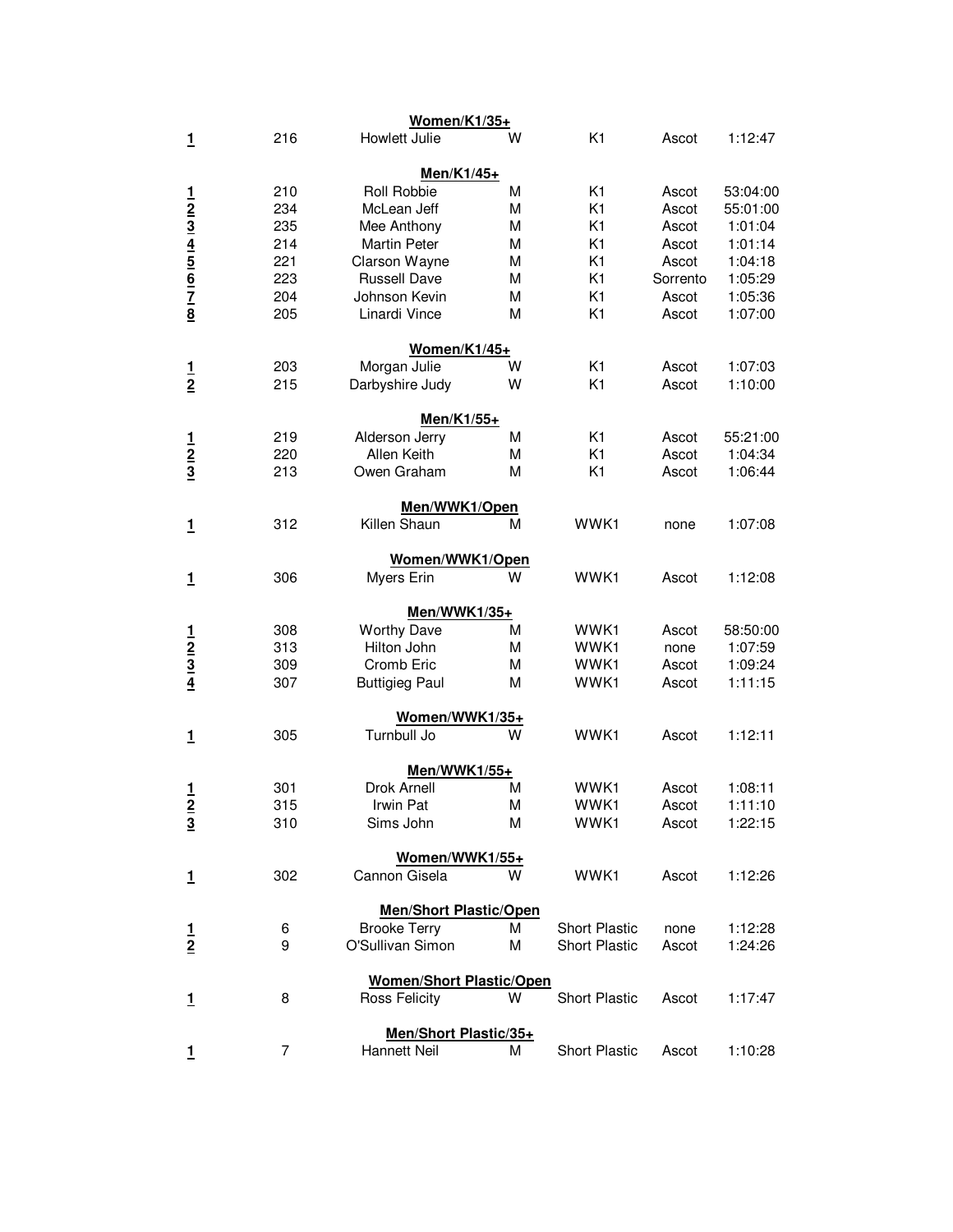|                                                                       |                | Men/Short Plastic/45+        |   |                         |            |          |
|-----------------------------------------------------------------------|----------------|------------------------------|---|-------------------------|------------|----------|
|                                                                       | 10             | Lansell Phil                 | м | <b>Short Plastic</b>    | none       | 1:11:59  |
|                                                                       | 5              | Molek Richard                | М | <b>Short Plastic</b>    | none       | 1:15:43  |
|                                                                       | 3              | Morbey Alan                  | М | <b>Short Plastic</b>    | none       | 1:15:45  |
| $\frac{1}{2}$ $\frac{2}{3}$ $\frac{4}{5}$                             | $\overline{c}$ | Lockhart Darryl              | М | <b>Short Plastic</b>    | none       | 1:16:00  |
|                                                                       | 1              | Fairclough Ron               | M | <b>Short Plastic</b>    | none       | 1:21:18  |
|                                                                       |                | <b>Men/Short Plastic/55+</b> |   |                         |            |          |
| 1                                                                     | 4              | <b>Tupling Dave</b>          | М | <b>Short Plastic</b>    | Ascot      | 1:10:30  |
|                                                                       |                | <b>Men/Long Plastic/Open</b> |   |                         |            |          |
|                                                                       | 54             | Swales Jason                 | М | Long Plastic            | none       | 1:17:08  |
| $\frac{1}{2}$ $\frac{1}{3}$                                           | 45             | <b>Roper Steve</b>           | М | Long Plastic            | none       | 1:24:53  |
|                                                                       | 46             | Newton John                  | M | Long Plastic            | none       | 1:27:37  |
|                                                                       |                | Men/Long Plastic/35+         |   |                         |            |          |
|                                                                       | 42             | Gillan Jason                 | М | Long Plastic            | <b>SWC</b> | 1:06:11  |
| $\frac{1}{2}$ $\frac{2}{3}$                                           | 50             | <b>Boldy Dave</b>            | М | Long Plastic Cannington |            | 1:07:24  |
|                                                                       | 47             | <b>Patterson Frank</b>       | M | Long Plastic            | none       | 1:13:24  |
|                                                                       |                | Women/Long Plastic/35+       |   |                         |            |          |
| 1                                                                     | 44             | Ohallorin Kym                | w | Long Plastic            | none       | 1:11:46  |
|                                                                       |                | Men/Long Plastic/45+         |   |                         |            |          |
|                                                                       | 53             | Patterson Paul               | М | Long Plastic            | none       | 1:10:38  |
|                                                                       | 51             | Cameron Paul                 | М | Long Plastic            | none       | 1:10:46  |
| $\frac{1}{2}$ $\frac{2}{3}$ $\frac{3}{4}$ $\frac{4}{5}$ $\frac{5}{6}$ | 48             | Kuhne Peter                  | М | Long Plastic            | Ascot      | 1:12:40  |
|                                                                       | 43             | Ashby Peter                  | М | Long Plastic            | SWC        | 1:16:15  |
|                                                                       | 41             | <b>Brown Peter</b>           | М | Long Plastic            | <b>SWC</b> | 1:17:25  |
|                                                                       | 49             | <b>Ecker Peter</b>           | М | Long Plastic            | none       | 1:27:09  |
|                                                                       |                | Men/Long Plastic/55+         |   |                         |            |          |
| 1                                                                     | 52             | Clancylowe John              | М | Long Plastic            | Ascot      | 1:33:25  |
|                                                                       |                | Men/Sundries/Open            |   |                         |            |          |
| 1                                                                     | 311            | Levasuch Watash              | м | Sundries                | <b>SCC</b> | 56:54:00 |
|                                                                       |                | Men/Sundries/35+             |   |                         |            |          |
| 1                                                                     | 304            | Eadie Richard                | М | Sundries                | <b>SWC</b> | 56:52:00 |
|                                                                       |                | Men/Sundries/45+             |   |                         |            |          |
| 1                                                                     | 303            | <b>Farmer Peter</b>          | м | Sundries                | <b>SSC</b> | 1:00:48  |
|                                                                       |                |                              |   |                         |            |          |
|                                                                       |                | Men/K2/Open                  |   |                         |            |          |
| $\frac{1}{2}$                                                         | 109            | Rice & Rice                  | M | K <sub>2</sub>          | <b>SRK</b> | 49:52:00 |
|                                                                       | 105            | Myers & Pepper               | М | K <sub>2</sub>          | Ascot      | 49:53:00 |
|                                                                       |                | Men/K2/35+                   |   |                         |            |          |
| $\frac{1}{2}$                                                         | 101            | Sherwood & Colleran          | M | K <sub>2</sub>          | Ascot      | 54:12:00 |
|                                                                       | 102            | Burke & Greed                | М | K <sub>2</sub>          | Ascot      | 54:59:00 |